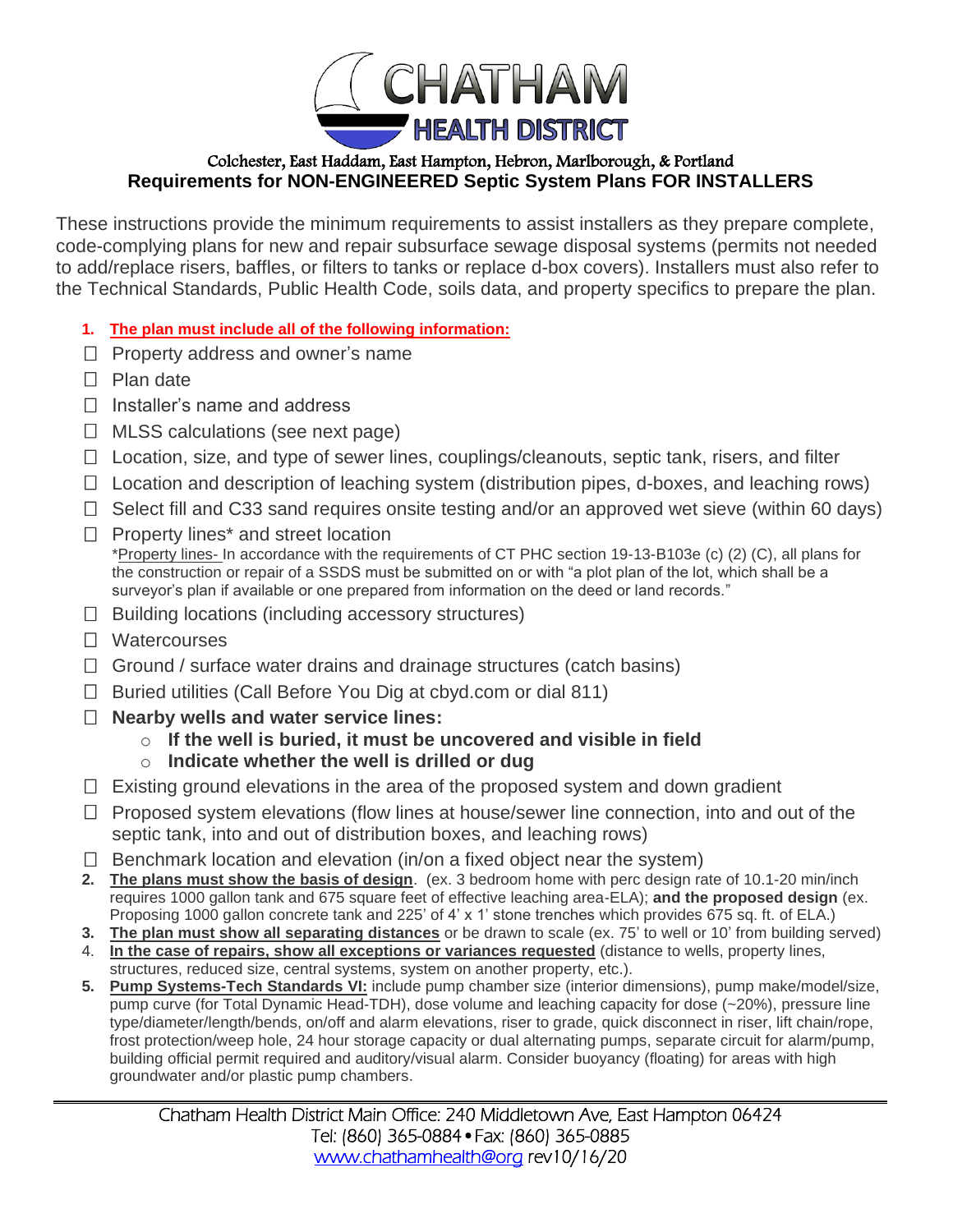### **All required information must be provided with the plan per CT PHC 19-13-B103e (c) (3). Incomplete plans will be returned for revision. An approved plan and an approved permit to construct are required prior to any system construction.**

| <b>Worksheet for Non-Engineered SSDS</b>                                                                                                                                                                                      |          |
|-------------------------------------------------------------------------------------------------------------------------------------------------------------------------------------------------------------------------------|----------|
| Town:_______________________________                                                                                                                                                                                          |          |
| Property Owner: experience of the contract of the contract of the contract of the contract of the contract of the contract of the contract of the contract of the contract of the contract of the contract of the contract of |          |
|                                                                                                                                                                                                                               |          |
| Title: ________________________________License #:_______________________________                                                                                                                                              |          |
| Email: <u>____________________________</u><br>Mailing Address: Manual Mailing Address: Mailing Address: Mailing Address: Mail Mail Manual Manual Manual Manua                                                                 |          |
| <b>Plan Type, Circle one:</b> New Full Repair (Tank and Leaching) Partial Repair                                                                                                                                              |          |
| If Partial Repair, Circle all that apply: Sewer Line Tank Distribution Line D-Box<br><b>BASIS OF DESIGN: Residential or Commercial</b>                                                                                        | Leaching |
| Number of Bedrooms or Design Flow: LargeTub: Yes No Garbage Disposal: Yes<br>No.                                                                                                                                              |          |
| Water treatment system: Yes No If yes, is there a separate system for backwash discharge? Yes No                                                                                                                              |          |
| Soil perc rate: __________min/inch Effective Leaching Area required: ___________ ft <sup>2</sup>                                                                                                                              |          |
| REQUIRED: Minimum Leaching System Spread (MLSS) or length of system calculations if RS <60"                                                                                                                                   |          |
| RS or Depth to soil restriction (mottling/redox, ledge, etc.): _____inches, HYDRAULIC GRADIENT or slope: _____%                                                                                                               |          |
| (HF) x (FF) x (PF) x (PF) = MLSS (in feet) (Tables for HF, FF and PF on last page)                                                                                                                                            |          |
| If you are using fill to increase the RS please include a separate worksheet or cross-section that shows additional<br>information and calculations.                                                                          |          |
| PROPOSED DESIGN INFORMATION:                                                                                                                                                                                                  |          |
| Proposed septic tank size:<br>____________Gallons or using existing (must be inspected and in good condition)                                                                                                                 |          |
| Tank Type: Concrete Plastic Water Tight: Yes No H20 Load Rated: Yes No Filter Type:                                                                                                                                           |          |
| Tank Risers Needed: Yes No If Yes, Covers Left on Tank: Yes No Safety Device to be Installed: Yes No                                                                                                                          |          |
|                                                                                                                                                                                                                               |          |
| ELA credit ft <sup>2</sup> / linear ft.: X Total system length ____________ = ELA provided: $f2$ / linear ft.                                                                                                                 |          |
| MLSS Provided: ______________ft Maximum leaching system depth into original grade: _____________ inches                                                                                                                       |          |
|                                                                                                                                                                                                                               |          |
| Dumn System Needed: Yoo No. If Yoo Soo #5 on first nogo for necessary it may and contact the numn                                                                                                                             |          |

**Pump System Needed:** Yes No If Yes, See #5 on first page for necessary items and contact the pump manufacturer for assistance with proper pump selection based on vertical height, dose, and pipe type/size/length/bends.